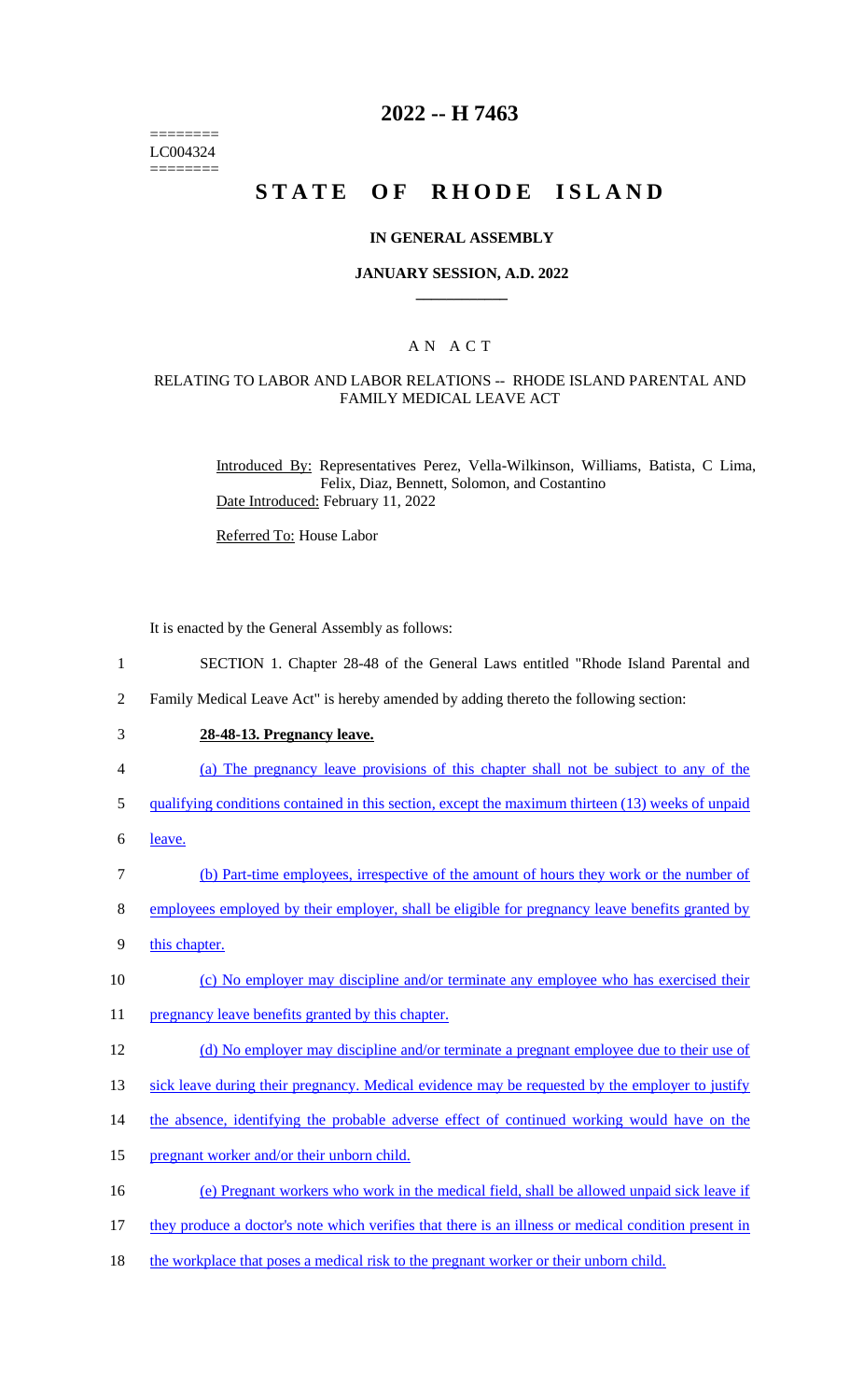1 SECTION 2. This act shall take effect upon passage.

#### $=$ LC004324  $=$

LC004324 - Page 2 of 3